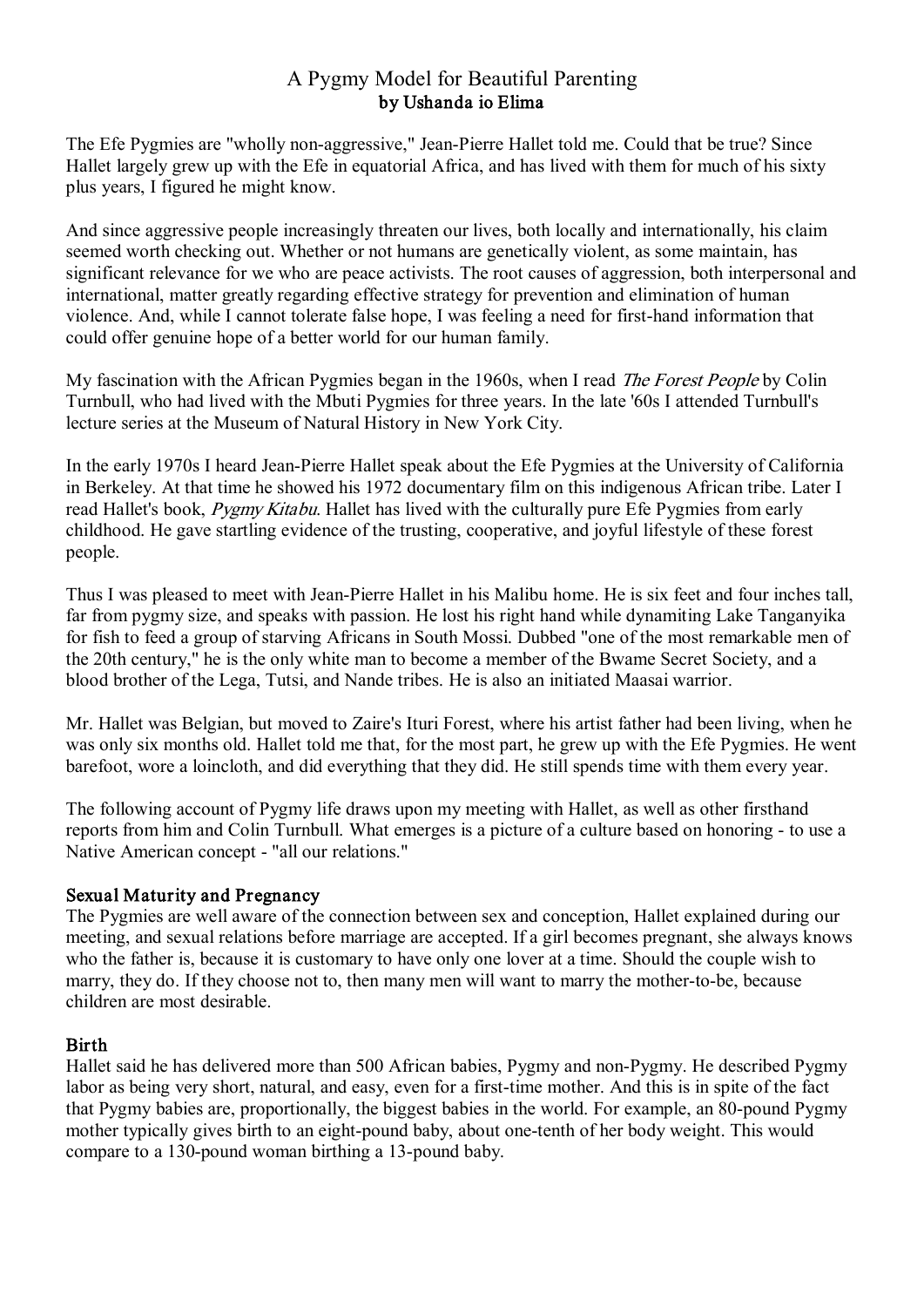When the mother's membranes rupture, she notifies her two midwives, who then walk with her to the river, one on either side. "At the time of the pain," Hallet said, "she will walk and sing, sing and be joyous."

Once at the river, the pregnant woman squats on a flat rock. The midwives hold her on each side, and breath deeply with her in what Hallet referred to as "a tremendous feeling of oneness." When they feel the time has come, the women hold their breath. "They pause together," said Hallet, "and then you see the baby coming out."

One of the midwives briefly holds the baby upside down, washes the upper part of the body to make sure the baby is breathing well, and then returns the child to the mother for nursing. The other midwife works her teeth down the umbilical cord until she finds the narrow part, a few inches from the infant's abdomen. "This is the place where, if a baby were dropped from the womb of a standing mother, the weight of the child would be enough to break that cord at that point," said Hallet. The midwife bites this narrow part very slowly, and then gently squeezes the cord with her fingers. There is usually very little bleeding.

To celebrate the birth of her child, Hallet noted, a mother will sing this song:

My heart is so joyous, My heart flies in singing, Under the trees of the forest, The forest, our home, our mother. In my net I have caught A little bird, A very little bird, And my heart is caught In the net with my little bird.

During the birth, the father stays away. Birth is considered to be women's business. After birth, when the mother and baby have returned to their leafy, dome hut, the father comes to them and asks permission to enter. Then the father might clap his hands and thank his wife for their very wanted child.

### Newborn Care

According to Hallet, there is no bonding ritual, but there is a bond - "like a fruit to its branch" - a physical attachment for the first year or so. During this year, the baby is "never separated from the mother." In Hallet's view, this constant contact is one reason why Pygmy infants rarely cry. Pygmy babies appear to feel good. "They are satisfied in all of their requirements," he stated. On the rare occasion when a baby does cry, it is only for a moment, because the baby's need is immediately taken care of. Often this means nursing, which satisfies the baby's necessity for close contact and attention, as well as for nourishment.

Hallet remarked that the baby is usually carried in front, although sometimes on the back. In either position, Pygmies feel it is essential to maintain skin-to-skin contact, with the child naked against the mother's bare skin. If clothing is needed for warmth, the mother wraps a cloth around both herself and her child, not between them. This constant skin contact continues for at least the first six months. Thereafter, the mother continues to provide plenty of touching as well as baby-led nursing.

#### For the first year, the baby is never separated from the mother.

A Pygmy baby continues to nurse for about five years, Hallet reported. If there's any milk left after the new baby is finished, the breast may go to the baby before, and then to the child before that one, in turn. The priority is always the newly born child.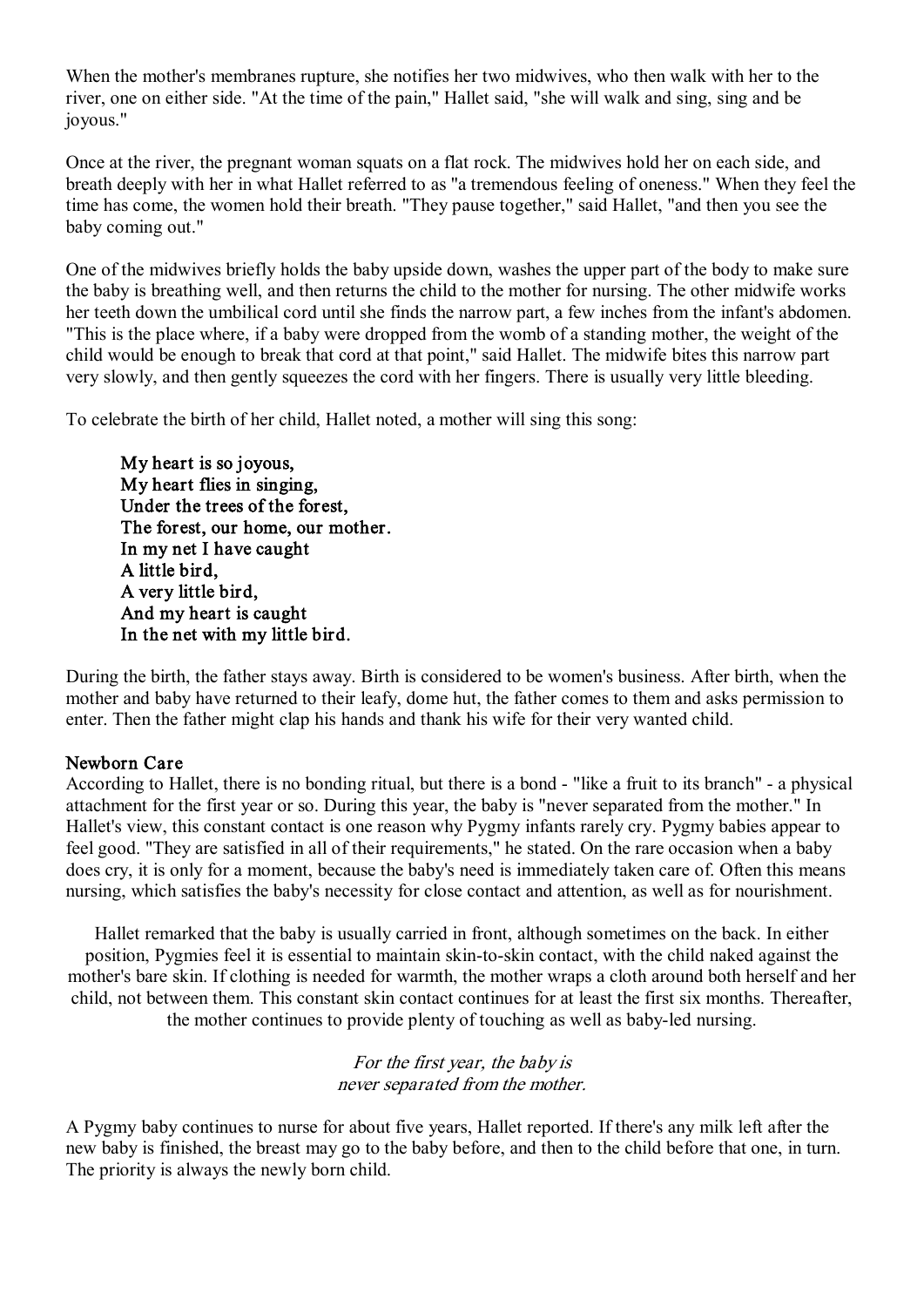Hallet said, "Sometimes you'll see little children playing, perhaps making a bow and arrow. They interrupt their play to go to their mother, reach for her breast and suckle a little bit . . . still finding the warmth of a few drops of milk."

The breasts of women with many children may be really flat, going all the way down to the waist, commented Hallet. I thought this might result from a combination of breastfeeding along with a physically active lifestyle and no bras. Although such "droopy breasts" may be unattractive from a modern point of view, to the Pygmies it is a good sign, I learned, because it indicates a woman has been feeding a lot of children. Prolonged, child-led nursing also provides a natural form of birth control and child spacing.

The Pygmies do not equate breasts with sexual stimulation, Hallet claimed, and they do not use the breast for erogenous foreplay. The breast is considered sacred, reserved for the child.

The father takes great interest in his baby. He plays, holds and hugs the child as much as the mother does. Men and women equally manifest love and care. In fact, fathers will sometimes hold their babies for very long periods of time. Hallet recalled, "The most beautiful time for a father is when he holds his baby for the very first time. He will hold his newborn with great . . . tenderness. And usually he will cry, because he is so touched by his baby."

Close physical contact, nursing as often as the child feels the need, emotional warmth, and loving care are among the basic requirements of very young children, according to the Pygmies. Fulfilling these needs maximizes the child's potential to develop into a naturally sociable and responsible human being who can enjoy a good life.

### Childhood

Family members sleep together. The big girls cuddle on the left side of the hut with the mother. The boys line up beside the father, on his right. The youngest child who is still breastfeeding sleeps between the father and mother. Pygmies feel that this is an intrinsic part of life, Hallet said. Since their only blankets are each other, they cuddle and fit against one another's bodies in a very natural way.

> They do not tell their children what to do or what not to do.

This feeling of closeness carries beyond the family hut. Hallet said that children refer to their parents' peers as "mother" or "father." Children outside the immediate family are called "brother" or "sister." As Hallet's documentary revealed, there is a great deal of affectionate touching among all of the Pygmies. Babies and small children are held and carried. Older children and adults frequently hold hands or sit with an arm around a friend, or place their head in another's lap. Anyone feeling the need for reassurance may touch someone briefly or go for a hug. Many enjoy cuddling.

Girls and boys are treated and valued equally, according to Hallet. Marriage involves no dowry or bride payment, but rather simple exchanges. Most areas of work are not limited solely to one gender or the other. A man will gather food if he passes something tasty and his hands are free. And all the people men, women and children - play a part in the hunt.

Hallet never saw a Pygmy adult hit or criticize a child. Nor do they tell their children how to behave. When I asked how they control their children, Hallet answered, "They don't. The children do not need to be controlled. Whatever the adults do, the children do. The woman goes to gather wood for the fire, and the little girl follows and picks up a few pieces too."

Once he saw a toddler heading straight toward a blazing fire, and called out to alert the mother. The mother calmly replied, "Let him go." As Hallet put it, the mother knew the child would soon feel the heat and slow down. She trusted nature, including the instinctual wisdom of her child's human nature. The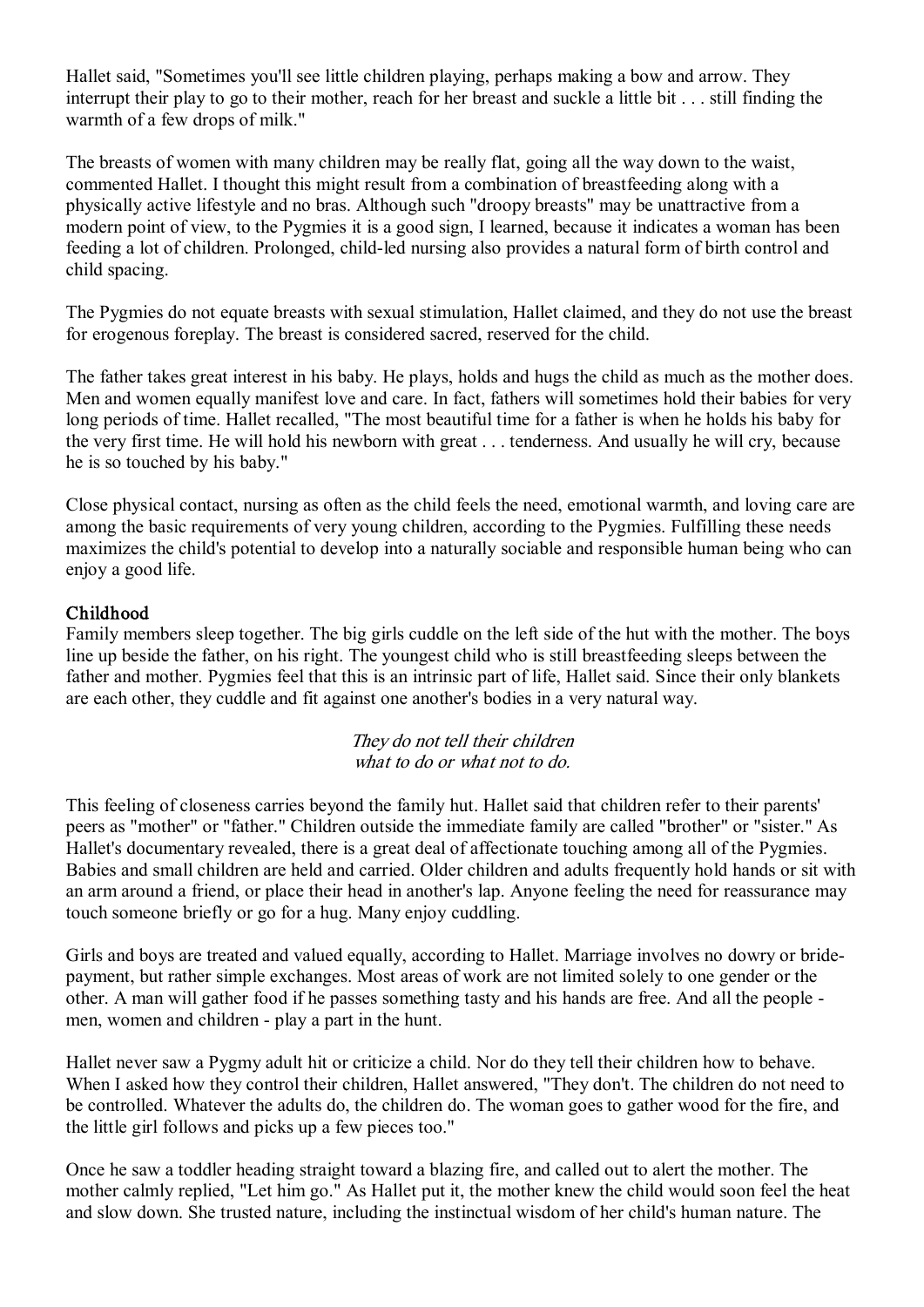child might touch a glowing twig and learn about fire without serious harm to either his fingers or his budding self-confidence.

"This is probably the most striking difference between the Pygmies and our society," said Hallet. "They do not tell their children what to do or what not to do."

## Adulthood

After an easy birth and attentive childcare, what quality of life do Pygmies experience in maturity?

According to Hallet, Efe Pygmies are physically healthy. Living traditionally, they do not succumb to such modern diseases as high blood pressure, heart disease, or cancer. Death is usually due to pulmonary diseases like pneumonia, a result of the constant nearly 100 percent humidity of their forest environment. The second leading cause of death is what Hallet termed "accidents," such as being crushed by a falling tree.

For simple ailments like an infected cut, the Pygmies have natural medicines derived from various combinations of roots and plant juices. They have a cure for every normally occurring illness, according to Hallet. They either eat the substance, drink it, or make a little scratch and absorb it into the bloodstream much like an injection. Through centuries of trial and error, they know what works and what does not.

The emotional health of the Pygmies is also impressive. Hallet, constantly touched by their goodness, believes that the simplicity, harmony, and serenity that the Pygmies experience are qualities we could learn to incorporate. "They are not afraid," he said. "They are totally secure." They have a high level of respect for themselves and others.

Most significantly, Efe Pygmies are free of hatred, greed, and competitive feelings. Physical violence against others is forbidden.

Hallet's documentary reveals the role that social responsibility plays in a telling scene of conflict between an Efe wife and husband. The argument heats up with much shouting, hands on hips, and dramatic finger waving. Suddenly the husband picks up a stick. The wife disappears from the screen - but soon reappears bearing a club taller than herself. At this point, the women hold back the wife, and the men hold back the husband.

> The pygmies do not suppress their emotions; instead, they say, "Tell the truth. Do not hide it - let it out."

What usually happens when a husband and wife fight, says Hallet, is that they are encouraged. "If a man is about to hit his wife, the others will give him a stick and say, 'Hit her with this. You are a strong man. You can kill her!' By this time, the husband already feels a little ashamed. The others group around and call out, 'Okay! Go! Go for it!' And then he realizes how foolish he looks. They end up making a joke out of it, a sort of soap opera. Then every body claps, and they are happy."

Pygmies express all of their emotions freely. According to Hallet, if Pygmies feel like crying, they cry. If they want to scream, they scream. They yell. It is acceptable for a man to cry openly. The pygmies do not suppress their emotions; instead, they say, "Tell the truth. Do not hide it - let it out."

Turnbull referred to the bright-eyed, open look of the playful Pygmies, and was surprised by the extent of their emotional freedom: they may even fall to the ground and roll around when expressing intense sorrow, or laughter.

Even though Pygmies usually do pretty much what they feel like doing, community relationships do not suffer. As Hallet sees it, a major part of their great personal freedom comes from a mutual feeling of trust.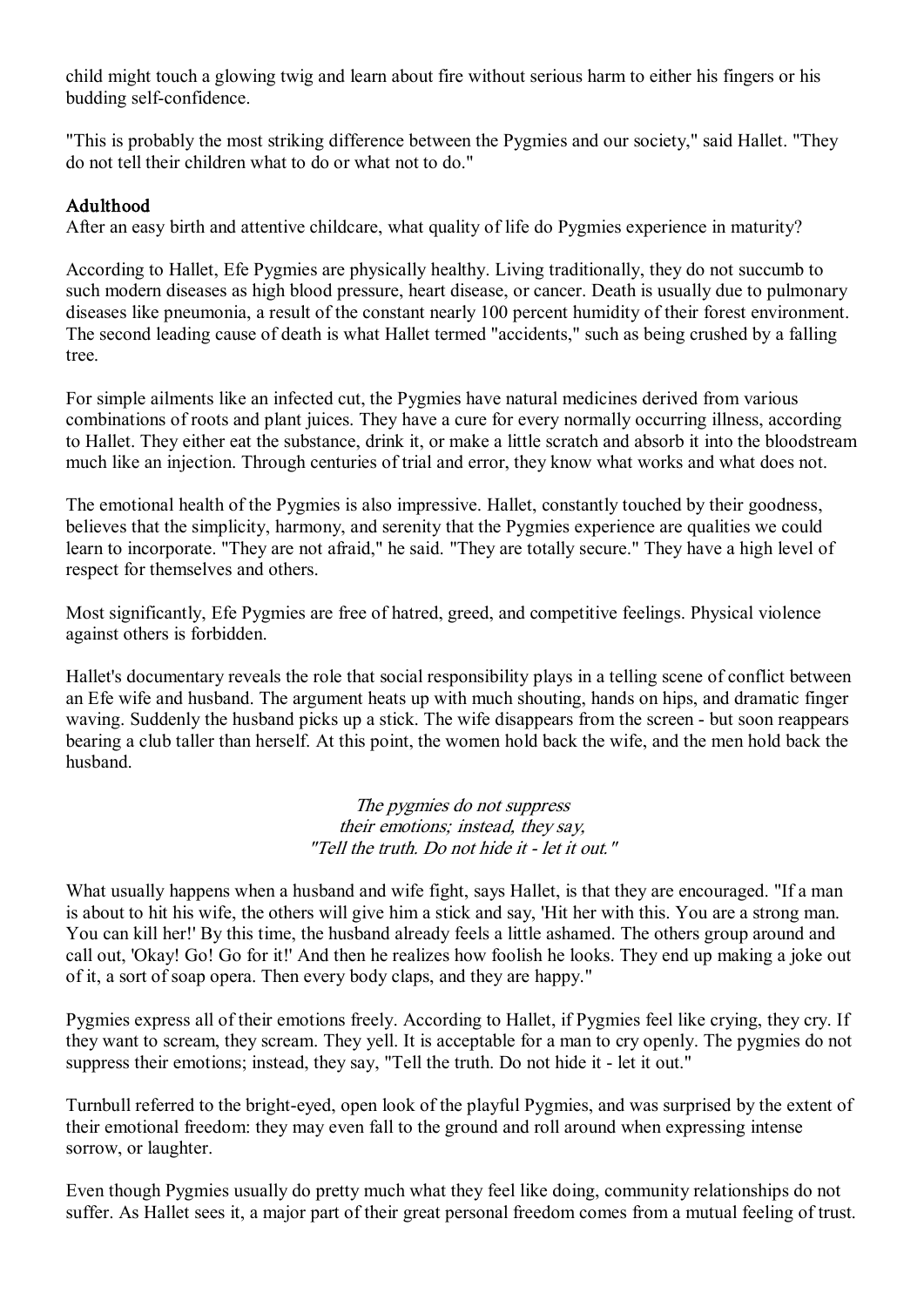As he spoke I thought, because the innate trust human babies are born with is not betrayed by their caregivers, that trust can continue. According to Hallet, Pygmies concentrate their attention on the betterment of their personal relationships. He said that the entire Efe society had not one criminal, not one rapist, one molester, or one case of incest.

Although a man might think of making love with a woman other than his wife, knowing how that would threaten the root of their sacred marriage for life, he would resist the temptation.

The Pygmies have no chiefs, no courts or prisons. Turnbull wrote that they did not want individual power, preferring shared decision-making.

More than anything else, what forms the basis of the healthy relationships that Pygmies enjoy is respect. For instance, respect is shown in the handling of food, which is shared with all. If food is scarce, the first to be fed are the children and then the elders - those who are the most vulnerable.

Great respect is shown for the elders. In Pygmy society, the elders are "the stars of the show." According to Hallet, they are the most important people because they have the wisdom, the honor, the beauty that deserves respect. They have worked all their lives. They have given a lot of love to other people. They naturally reap the reward of becoming truly important in the eyes of all others. The Pygmies have a saying: "Thank God if you live to grow old."

When I heard that I wondered how many of our modern elders feel as honored and grateful in old age.

Pygmies also show respect for their forest environment and resources. "Never cut the tall trees," they say in Hallet's Pygmy Kitabu. Ecology is a natural part of their religion.

According to Hallet, the Pygmies believe in one God, one Spirit, one Creator of all life. They consider no form of punishment, no hell or revenge, because they see God as being only benevolent. In The Forest People, Turnbull records the words of a song he heard his Pygmy companions sing: ". . . If darkness is, then the darkness must be good." So completely do the Pygmies experience a trustworthy world.

### The Future: Danger of Extinction

Pygmy lives are now endangered. "It is impossible for them to survive with their traditional hunting and gathering because their forest is being destroyed at a tremendous rate," said Hallet. In fact, many experts predicted that the Efe Pygmies would be extinct by 1977. In that year, their population numbered 3,800 not yet extinct, although a significant decline from the two or three million who were once the only inhabitants of central Africa.

"The forest, that perfect ecosystem that took millions of years to be established, is destroyed now to less than ten percent of its former glory," said Hallet.

### The Pygmies are the living evidenc of our innate goodness.

He repeatedly stressed the view that humanity needs to help the Pygmies survive because they are also the key to our own survival. "The Pygmies are the living evidence of our innate goodness." In a world threatened by oppression, conflict, and violence, these forest people demonstrate that when we gently birth, nurture, and guide our children, without violence and other repressive controls, we human beings can live together in freedom and harmony.

Nurtured by a community that reflects the loving care adults received early in life, children develop freely in an environment of safety, warm concern, cooperation and shared pleasures. The Pygmies say, "Love the children extravagantly, with all your heart!"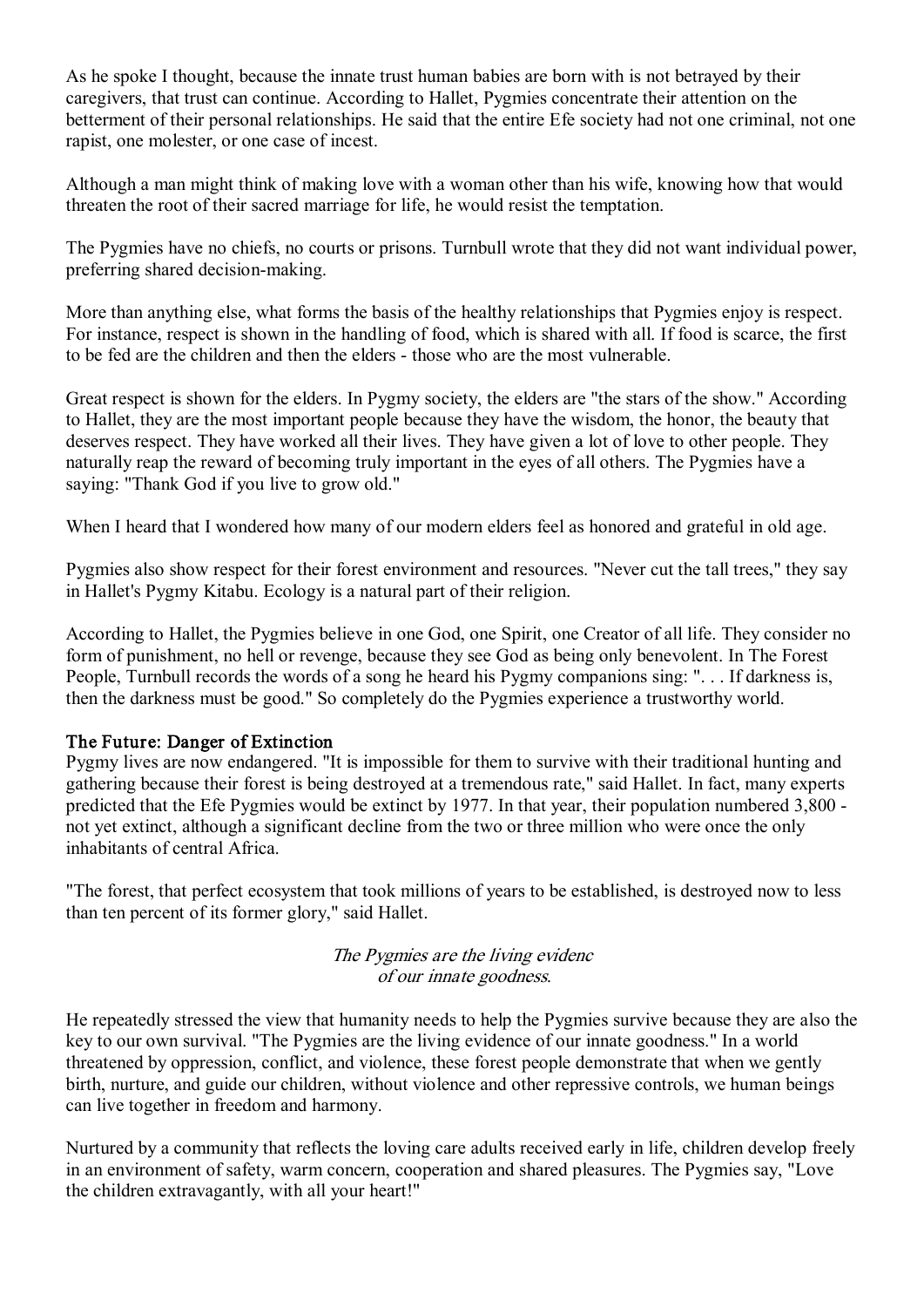## Summary: A Sustained Culture Reveals Possibilities For Humanity

The images and expectations we hold in our minds powerfully influence our children's development. The picture of "human nature" given by some modern people depicts a human "inheritance" of violent and selfish "instincts." When we believe that humanity is innately violent or greedy, we fearfully demand obedience from our children, and strive to maintain rigid controls over the emotional responses that we have been taught to fear in our own childhoods. Dominance over others' behavior, and over our own natural emotions, brings neither inner nor outer peace. Instead, viewing human nature as dangerous has helped to create perilous consequences for the human race.

The image of human nature demonstrated by the living Pygmies offers us the hope of better ways of relating, arising from a more accurate view of our original nature. The Efe Pygmy culture reassures us that we need not assume that human beings are genetically violent or greedy. Therefore we need not teach our children to suppress themselves or to blindly obey others. Pygmy society shows us that when children's needs - their life requirements - are lovingly provided for, they will not grow up harboring unmet needs that may become greed. They will not develop the rage and fear that result from early neglect and punishment, and may be destructively expressed for the rest of their lives.

#### It is unnecessary to teach our children to love.

Startling to our modern minds, it becomes clear that it is unnecessary to teach our children to love. Instead we can trust and support their innate tendencies toward empathy and generosity, which Itoo experienced while living in Africa and elsewhere. We can safely allow our children emotional freedom, while gently guiding them in appropriate, mutually respectful ways of behavioral expression.

In short, the Pygmies demonstrate that we do not have to war with our children. We do not have to teach them violence by our example when they are small. Instead we can cooperate with them in the graceful unfolding of their inborn integrity and kindness.

What happens in our parenting as we begin to act from this harmonious image of human nature? For one, we find ourselves reviving such ancient practices as natural homebirth, unrestricted breastfeeding, carrying our infants and maintaining close physical contact with them. Rather than punishment, we teach our children by example. In so doing, we are not simply returning to our roots. Rather, in our individual ways, we are weaving a new synthesis appropriate for our times, one that creates fresh possibilities for the whole of humanity.

From the self-respecting awareness of our inherent human goodness, a sweeter, grander version of ourselves will emerge.

# Pygmy Proverbs:

"Goodness and kindness put an end to badness."

"God returns the good that one does."

"With truth one may reach God."

"A bad mother is not a mother."

"Children are people's treasures."